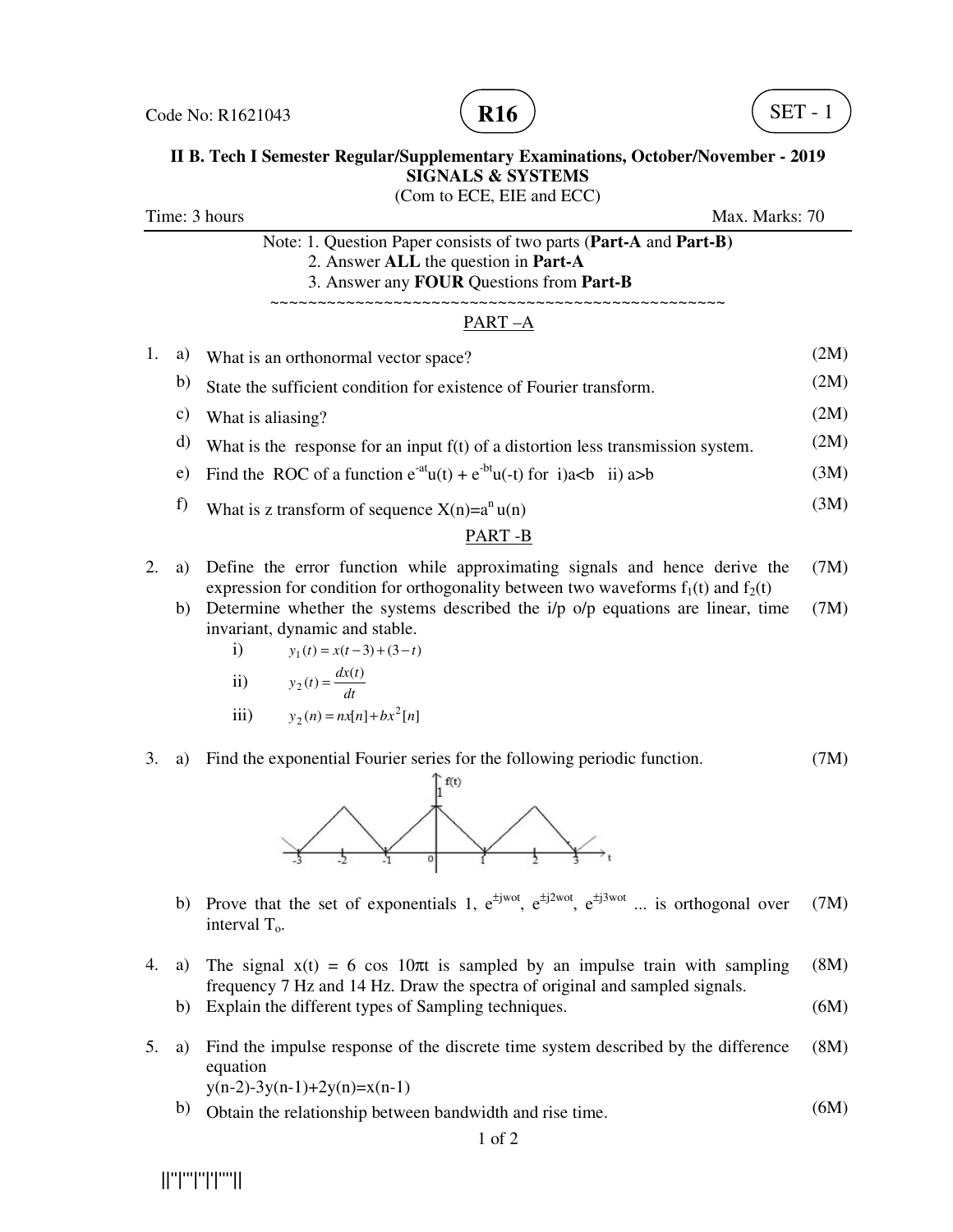

6. a) Determine the initial value and final value of signal x(t) whose Laplace (7M) Transform is,<br> $X(s) = \frac{2s+5}{s}$ 

$$
Y(s) = \frac{2s+3}{s(s+3)}
$$

- b) Briefly explain the Constraints on ROC for various classes of signals (7M)
- 7. a) State and prove the following two properties of Z- transform: (i) Time convolution (ii) Differentiation in Z-domain (6M)
- b) Determine the transfer function and impulse response for the causal LTI system (8M) described by the equation using Z transform  $Y(n) - 1/4y(n-1) - 3/8y(n-2) = -x(n) + 2x(n-1)$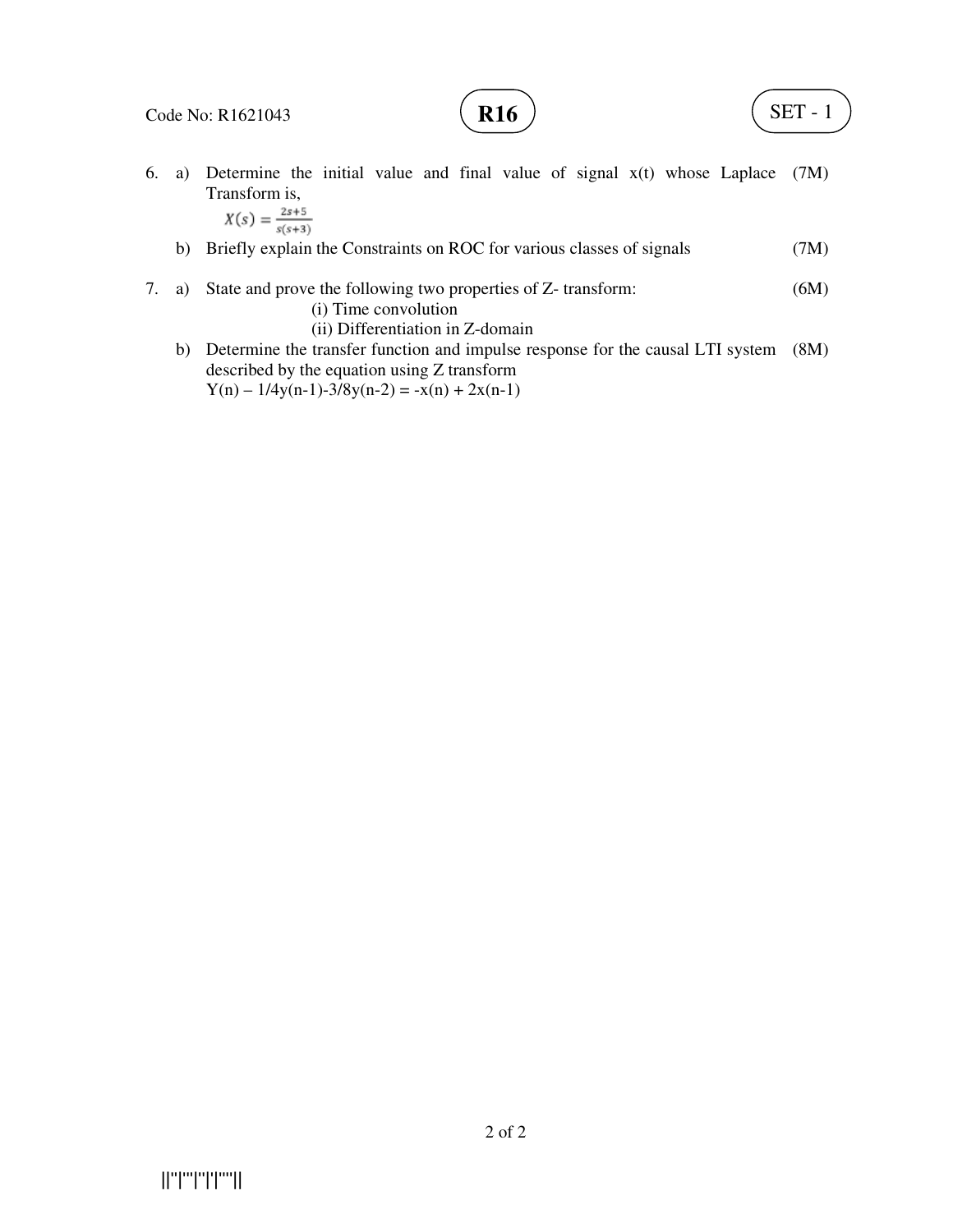

#### **II B. Tech I Semester Regular/Supplementary Examinations, October/November - 2019 SIGNALS & SYSTEMS**   $CCT$   $CIT$

|                                 |                 | (Com to ECE, EIE and ECC)                                                                                                                             |              |  |
|---------------------------------|-----------------|-------------------------------------------------------------------------------------------------------------------------------------------------------|--------------|--|
| Time: 3 hours<br>Max. Marks: 70 |                 |                                                                                                                                                       |              |  |
|                                 |                 | Note: 1. Question Paper consists of two parts (Part-A and Part-B)<br>2. Answer ALL the question in Part-A<br>3. Answer any FOUR Questions from Part-B |              |  |
|                                 |                 | $PART-A$                                                                                                                                              |              |  |
| 1.                              | a)<br>b)        | Is $y(t) = x$ (-t), a causal or non-causal system<br>Find The Fourier Transform of Signum function                                                    | (2M)<br>(2M) |  |
|                                 | $\mathcal{C}$ ) | Give the poly wiener criterion.                                                                                                                       | (2M)         |  |
|                                 | d)              | List out the properties of Auto Correlation function                                                                                                  | (2M)         |  |
|                                 | e)              | Determine the Laplace transform of the signal $X(t)=u(t-2)-u(t-3)$                                                                                    | (3M)         |  |
|                                 | f)              | Derive the relation between Fourier and Z transforms<br>PART-B                                                                                        | (3M)         |  |
| 2.                              | a)              | Discuss the Orthogonal Signal Space and obtain the expression for mean<br>signal error.                                                               | (6M)         |  |
|                                 | b)              | Check whether the following are periodic.<br>$x[n] = \sin\left(\left(\frac{6\pi n}{7} + 1\right)\right)$<br>$x(n) = e^{\int 3\pi/5(n+\frac{1}{5})}$   | (8M)         |  |
| 3.                              | a)              | State and prove, time differentiation and integration property of Fourier<br>Transform.                                                               | (7M)         |  |

- b) Obtain the fourier transform of x (t) = A cos  $2\pi f_c t$  and also plot the amplitude spectrum. (7M)
- 4. a) State and prove sampling theorem for band limited signals. How the recovered signal will differ in amplitude if samples are taken by natural and flat top sampling. (7M)
	- b) A signal x(t), whose spectrum shown in figure is sampled at a rate of 300 samples/second. What is the spectrum of the sampled discrete time signal? (7M)



||''|'''|''|'|''''||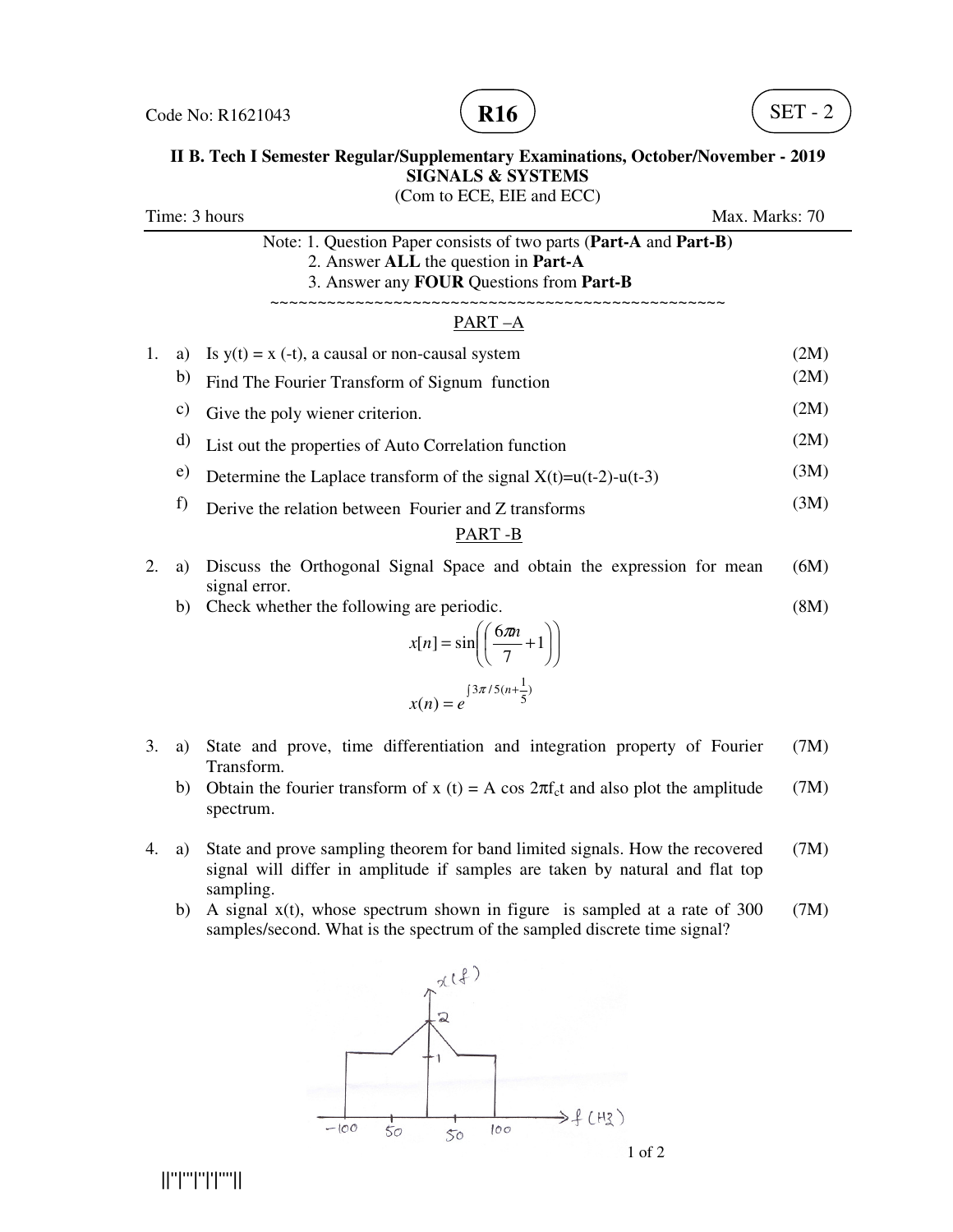# **R16**  $\big)$  (SET - 2)

- 5. a) What is linear time invariant system? Discuss the impulse response of LTI system (7M) and show that for LTI output  $y(t) = h(t) \otimes x(t)$ , where  $x(t)$  is input and  $h(t)$  is the system response
- b) What is meant by distortionless transmission? What are the different types of (7M) distortions in linear systems? Explain each one in brief.
- 6. a) State and prove Differentiation and integration properties of Complex Fourier (6M) Transform.
	- b) Find the Laplace Transform for the following functions (8M)

i) 
$$
e^{-at}u(t) + e^{-bt}u(t)
$$
 ii) 
$$
\text{S} \ln \left( \frac{S+a}{S+b} \right)
$$

- 7. a) State and prove the following properties of z-transform: (i) Time reversal (ii) Conjugation (6M)
	- b) Using the power series expansion techniques, find the inverse Z transform of (8M) the following  $x(z)$ .

(i) 
$$
x(z) = \frac{Z}{2z^2 - 3z + 1}
$$
  $|z| < \frac{1}{2}$   
\n(ii)  $x(z) = \frac{Z}{2z^2 - 3z + 1}$   $|z| > 1$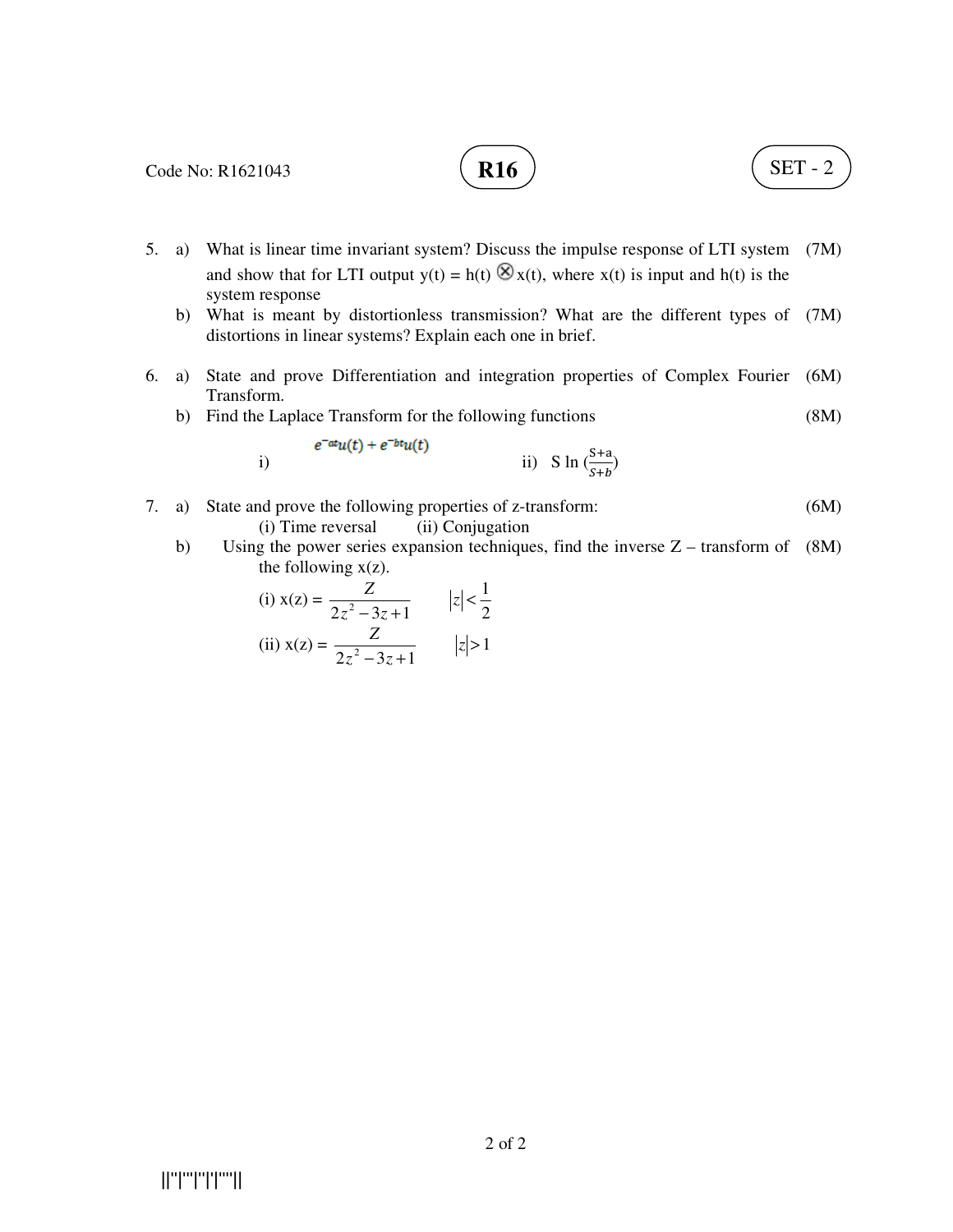

#### **II B. Tech I Semester Regular/Supplementary Examinations, October/November - 2019 SIGNALS & SYSTEMS**  (Com to ECE, EIE and ECC)

Time: 3 hours Max. Marks: 70

Note: 1. Question Paper consists of two parts (**Part-A** and **Part-B)** 2. Answer **ALL** the question in **Part-A** 3. Answer any **FOUR** Questions from **Part-B**

~~~~~~~~~~~~~~~~~~~~~~~~~~~~~~~~~~~~~~~~~~~~~~~~

## **PART –A**

| 1. | a) | Define Signal. What are the classification of Signals                                                                                                            | (2M) |
|----|----|------------------------------------------------------------------------------------------------------------------------------------------------------------------|------|
|    | b) | State Parseval's theorem of Fourier series                                                                                                                       | (2M) |
|    | c) | Explain about impulse sampling                                                                                                                                   | (2M) |
|    | d) | Determine the convolution of the signals $X(n)=\{2,-1,3,2\}$ & $h(n)=\{1,-1,1,1\}$                                                                               | (3M) |
|    | e) | What is the condition for Laplace transform to exist                                                                                                             | (2M) |
|    | f) | What is the Z-transform of sequence $x(n)=a^{n}u(n)$ ?                                                                                                           | (3M) |
|    |    | <b>PART-B</b>                                                                                                                                                    |      |
| 2. | a) | Check whether the following are periodic.                                                                                                                        | (8M) |
|    |    | $x[n] = \sin\left(\left(\frac{6\pi n}{7} + 1\right)\right)$                                                                                                      |      |
|    |    | $x(n) = e^{\int 3\pi/5(n+\frac{1}{5})}$                                                                                                                          |      |
|    | b) | Explain the procedure for the approximation of the function by a set of mutually<br>orthogonal functions and derive an expression for minimum mean square error? | (6M) |
|    |    |                                                                                                                                                                  |      |

3. a) Define Fourier series of signal f(t). Derive the Relationship between various (7M) types of Fourier series representations.

b) Prove the Fourier Transform of a unit impulse train is its own transform (7M)

- 4. a) Discuss about effects of under sampling and oversampling (7M)
	- b) State and Prove the sampling theorem for Band limited signals. (7M)
- 5. a) Explain the characteristics of an ideal LPF. Explain why it can't be realized. (6M)
	- b) What is linear time invariant system? Discuss the impulse response of LTI (8M) system and show that for LTI output  $y(t) = h(t) \otimes x(t)$ , where  $x(t)$  is input and h(t) is the system response

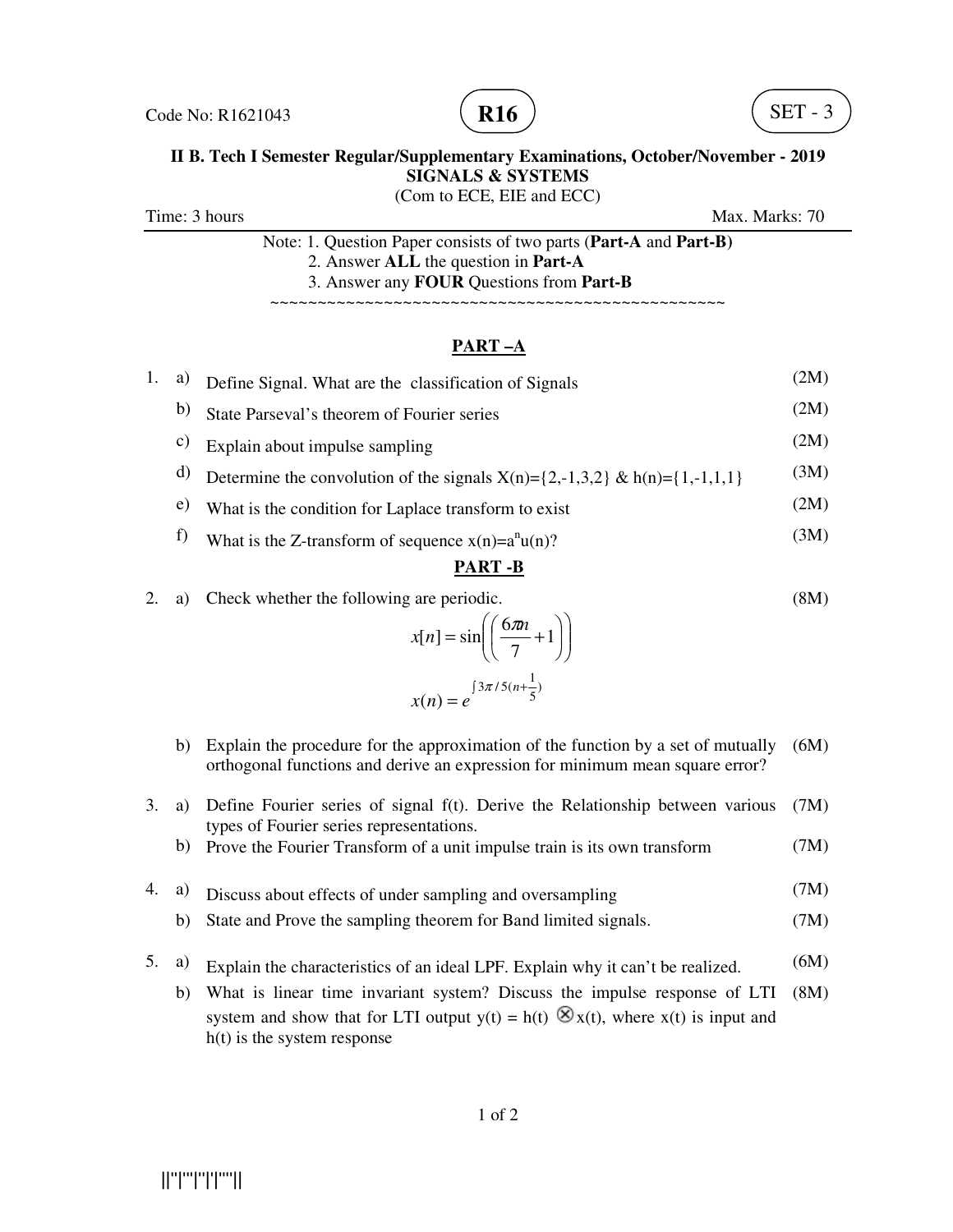$$
\mathbf{R16} \quad \begin{array}{c} \end{array}
$$

- 6. a) State and prove convolution theorem in Laplace domain. (6M)
	- b) Find the Laplace transform of the periodic rectangular wave shown in Figure.1. (8M)



- 7. a) List the properties of ROC for Z-transforms (6M)
	- b) Find the Inverse z transform of  $X(z) = \frac{(3 + \frac{11}{2}z^{-1} + 7z^{-2})}{(1 \frac{1}{2}z^{-1} + 7z^{-2})}$  $\left(1-\frac{1}{2}\right)$  $\frac{1}{2^{2}}$   $\frac{1}{2^{2}}$   $\frac{1}{2^{2}}$   $\frac{1}{2^{2}}$   $\frac{1}{2^{2}}$   $\frac{1}{2^{2}}$   $\frac{1}{2^{2}}$   $\frac{1}{2^{2}}$   $\frac{1}{2^{2}}$   $\frac{1}{2^{2}}$   $\frac{1}{2^{2}}$   $\frac{1}{2^{2}}$   $\frac{1}{2^{2}}$   $\frac{1}{2^{2}}$   $\frac{1}{2^{2}}$   $\frac{1}{2^{2}}$   $\frac{1}{2^{2}}$   $\frac{1}{2^{2}}$   $\frac{1$ fraction expansion method. (8M)